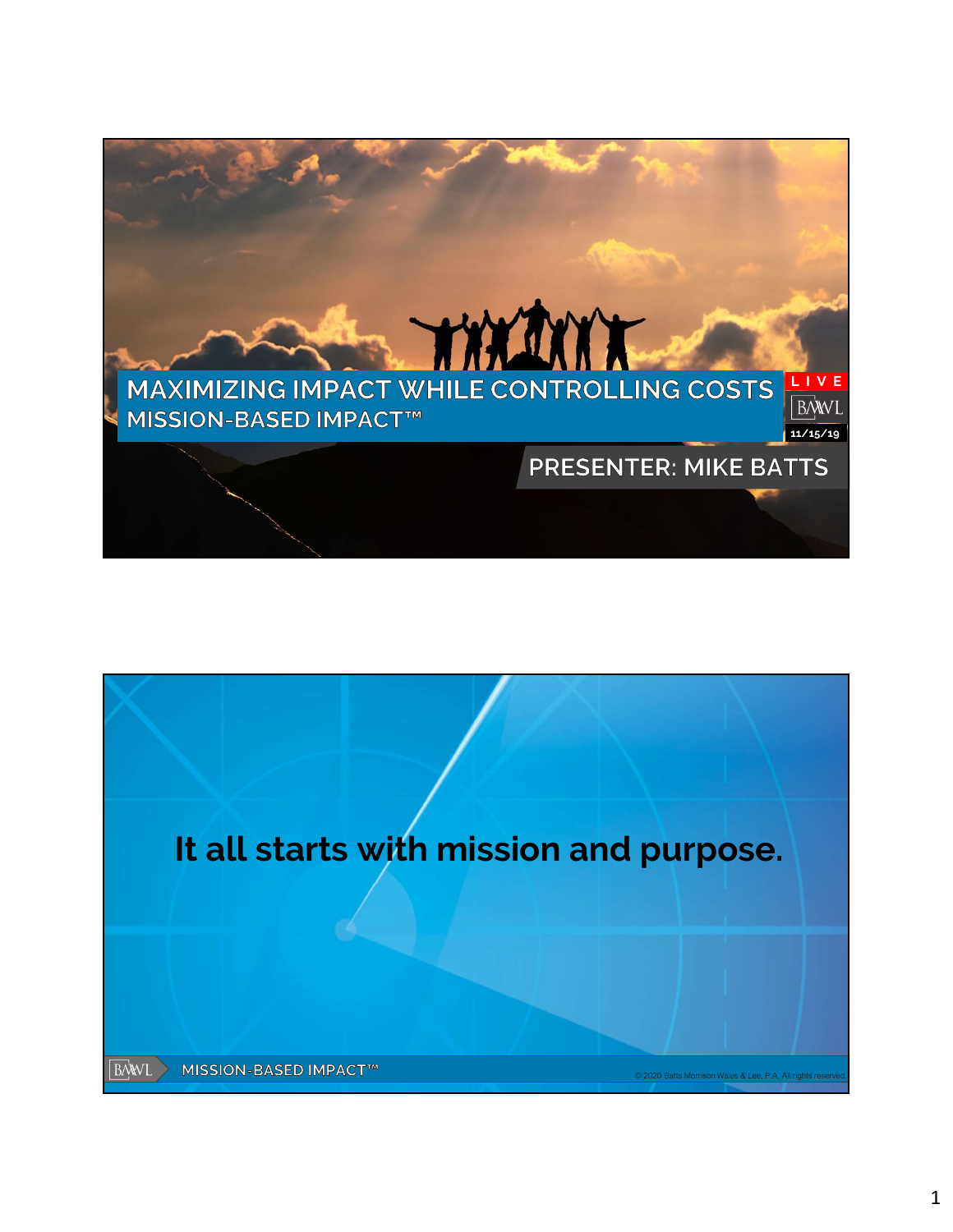

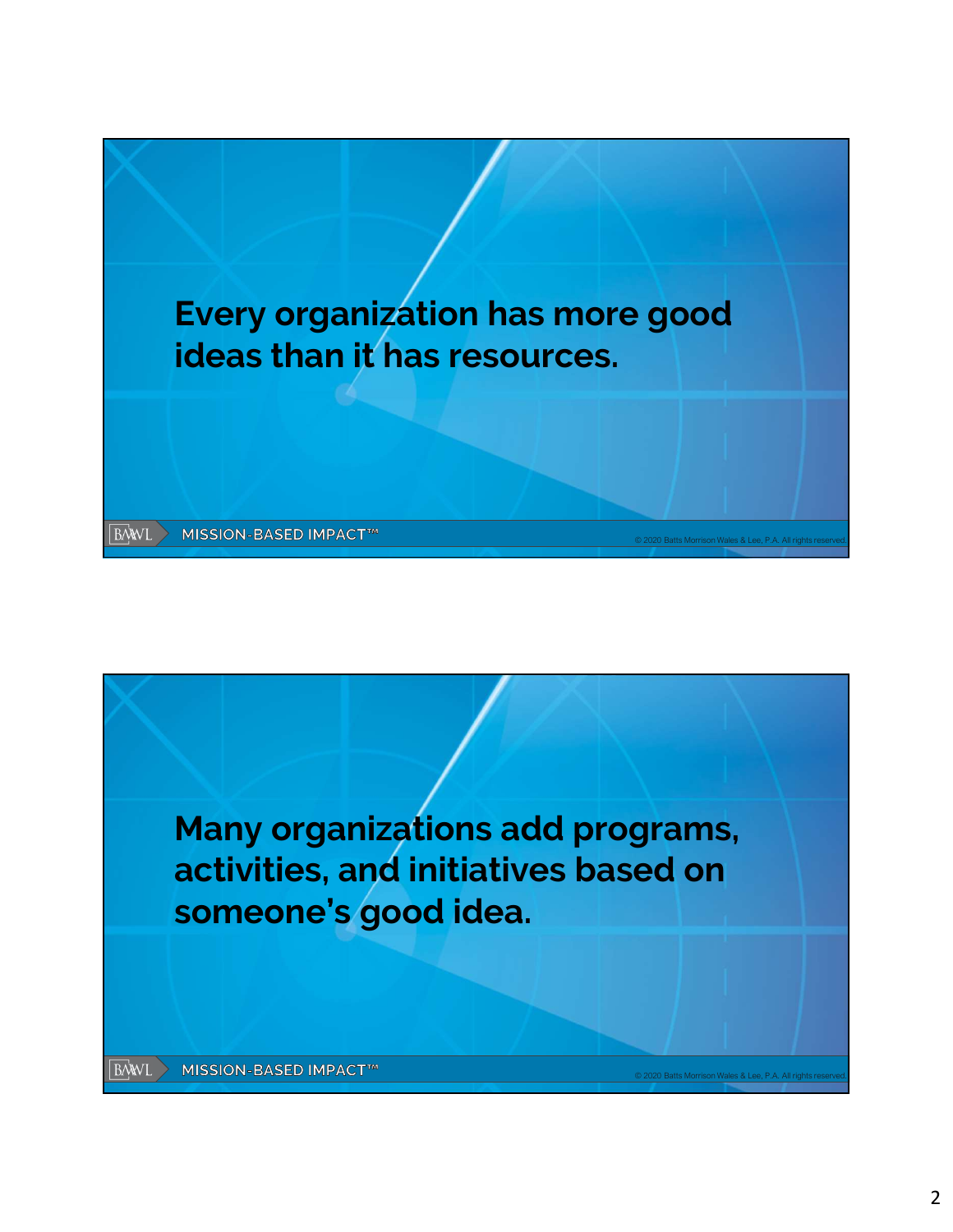

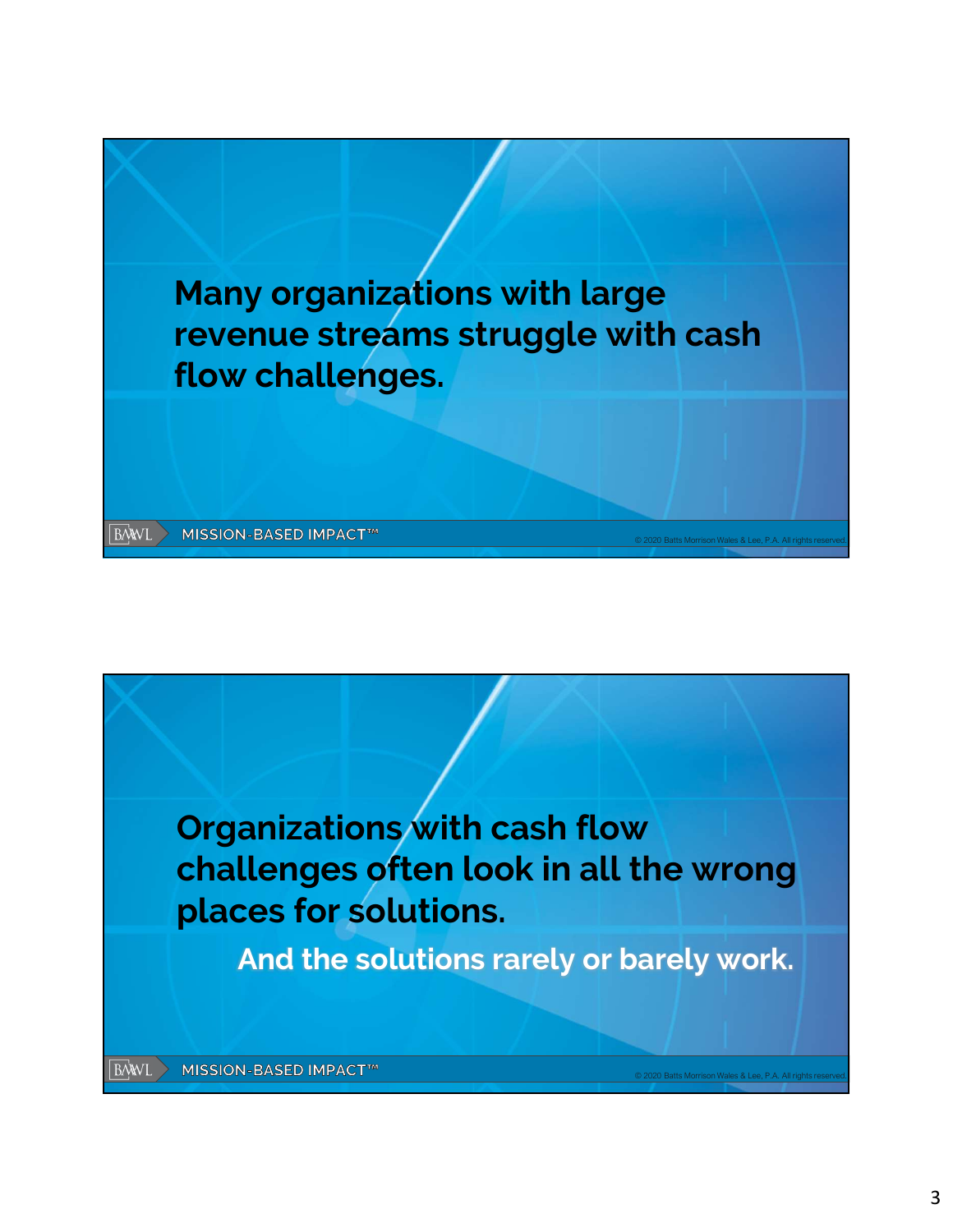

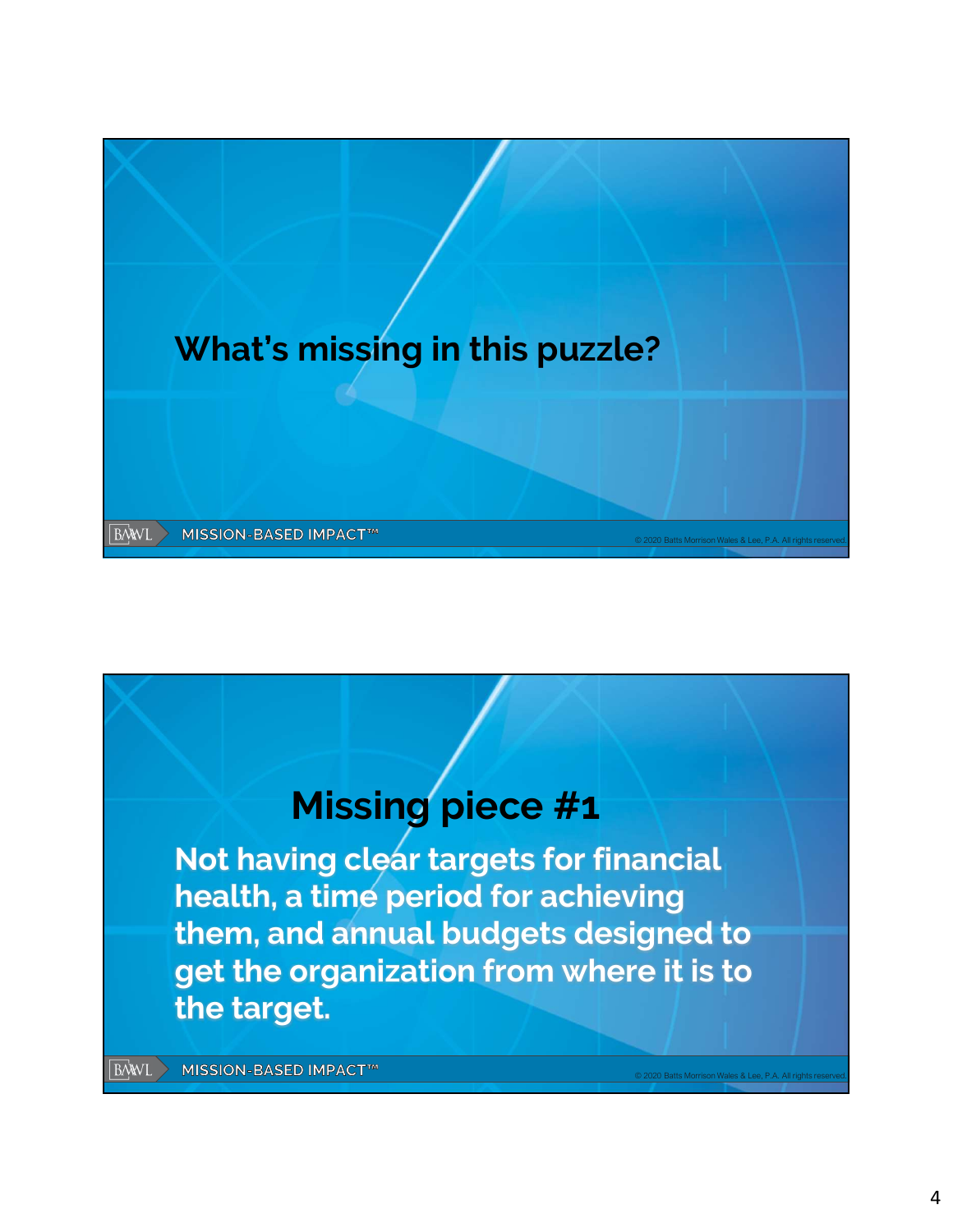

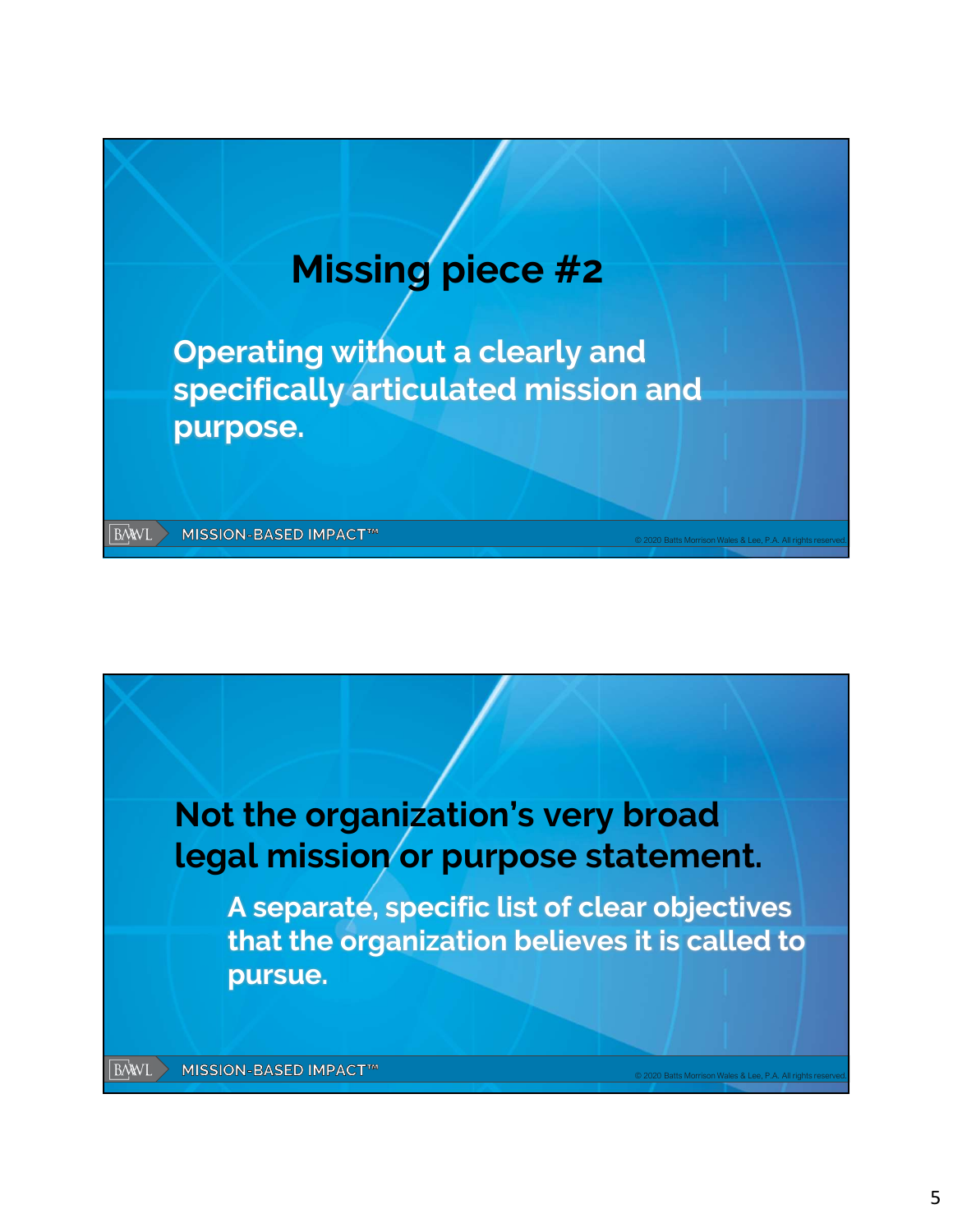## Missing piece #3

Developing an annual budget spending plan without evaluating whether every single one of its programs, activities, and initiatives is significantly and directly contributing to accomplishing its mission and purpose.

**BAWL MISSION-BASED IMPACT™** 

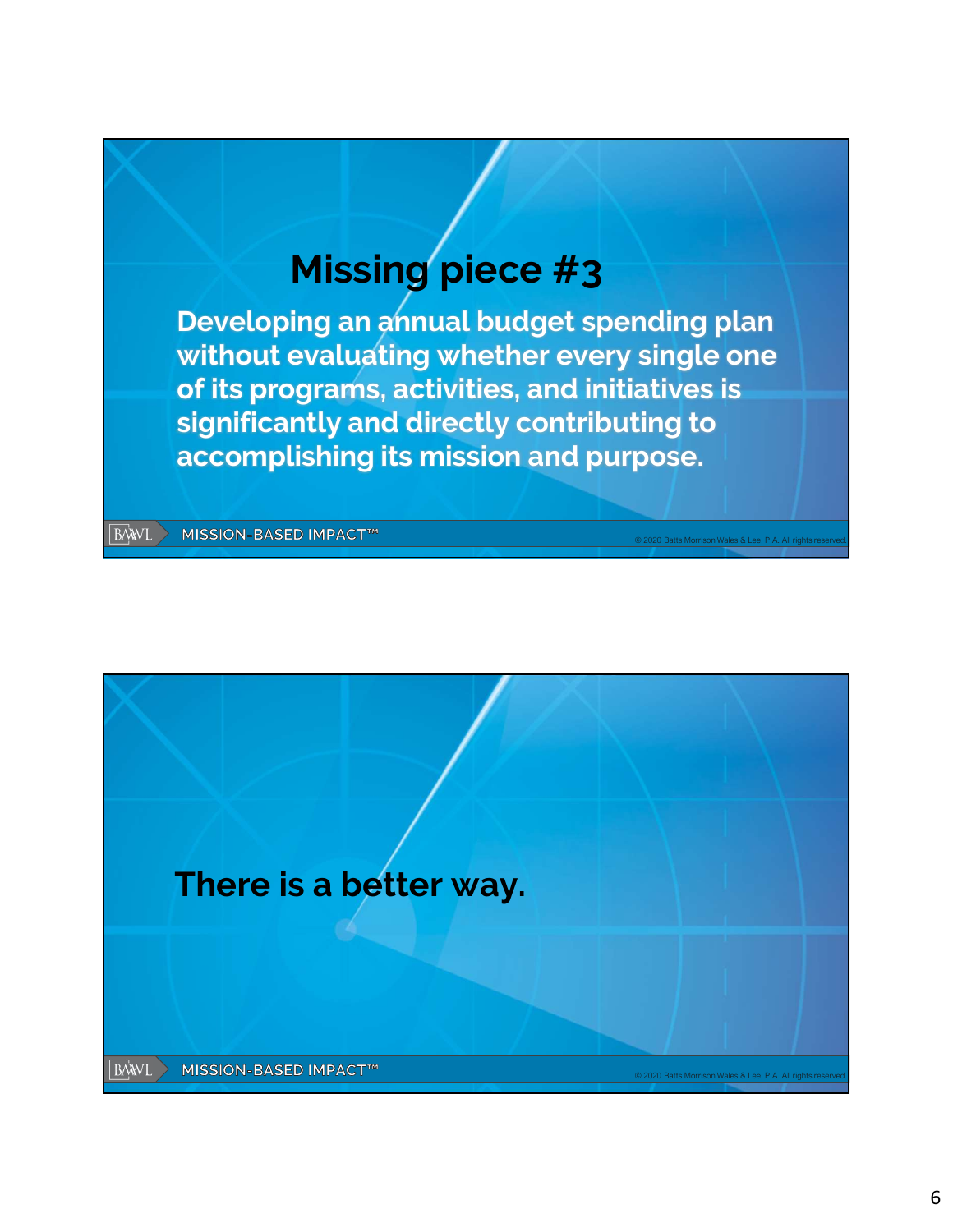

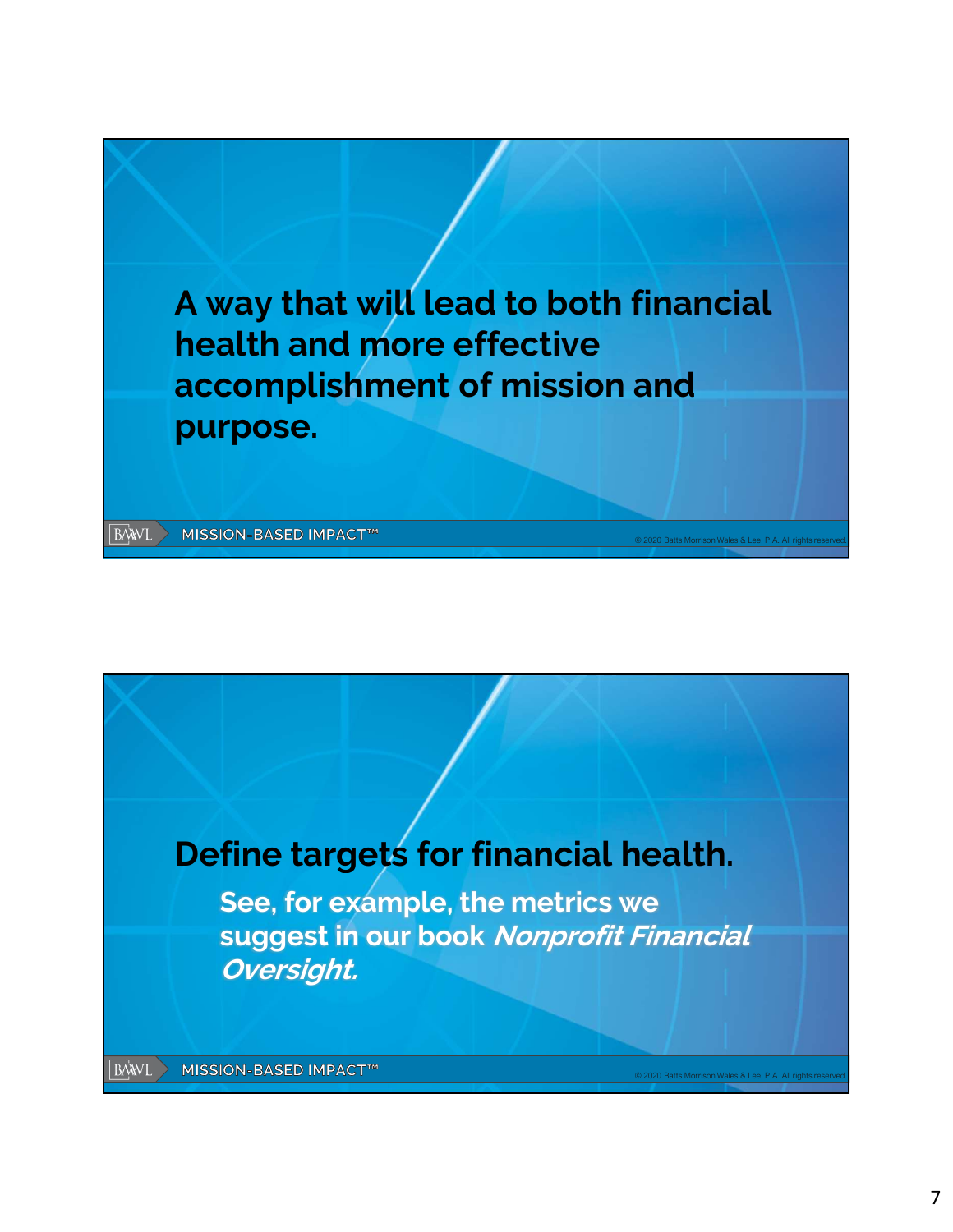

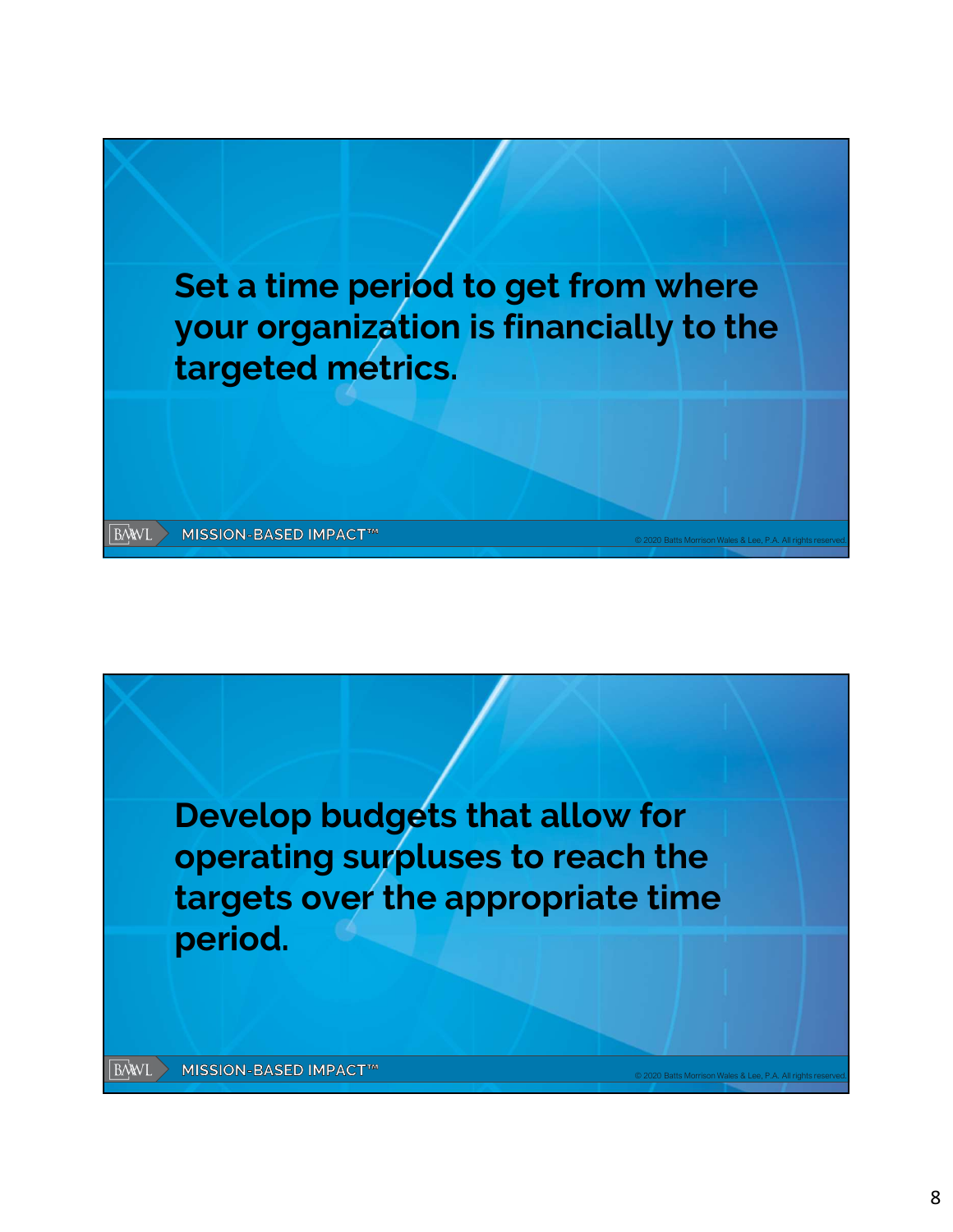Critically evaluate every single program, activity, and initiative and eliminate those that are not highly effective in directly accomplishing the specific elements of Critically evaluate every single program,<br>activity, and initiative and eliminate those that<br>are not highly effective in directly<br>accomplishing the specific elements of<br>mission and purpose – this step can provide<br>the opport the opportunity to build a budget to get from where you are to the targeted position over an appropriate period of time.

**BAWL > MISSION-BASED IMPACT™** 

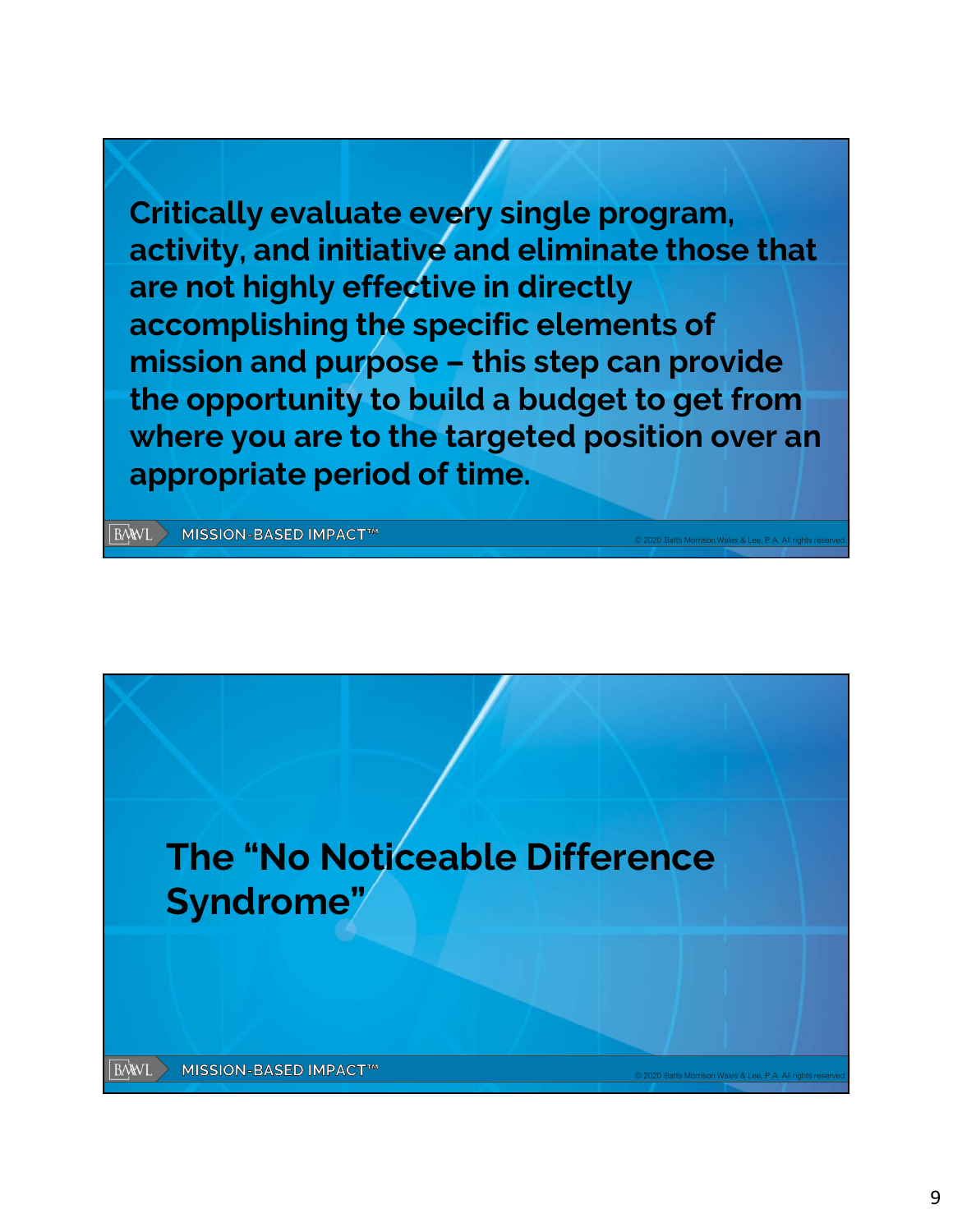

From a leadership perspective, here is a suggestion for how to model and document mission and purpose, as well as the programs, activities, and initiatives that carry out each element of mission and purpose. You can then build a plan for evaluating the impact of those programs, activities, and initiatives on an ongoing basis.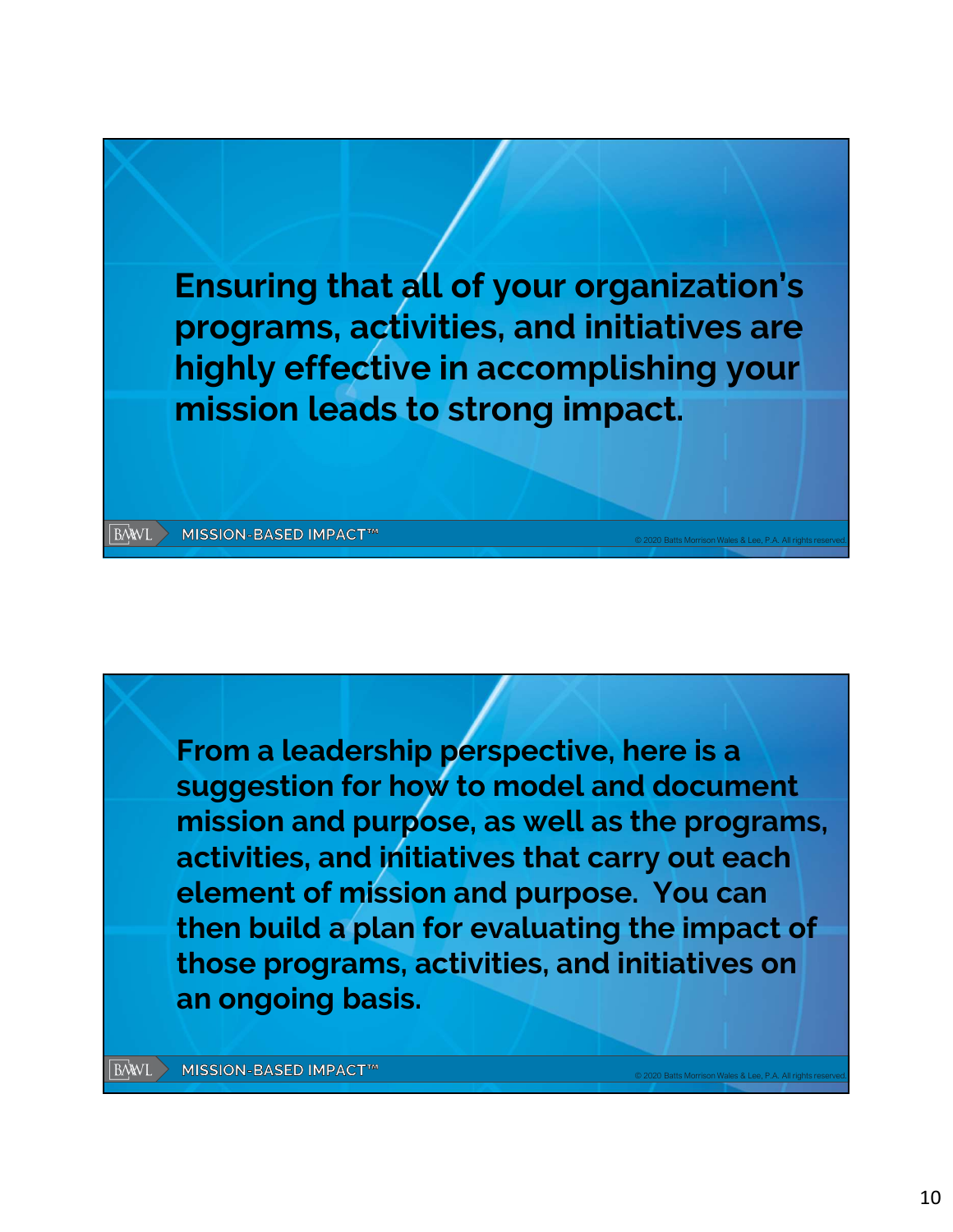